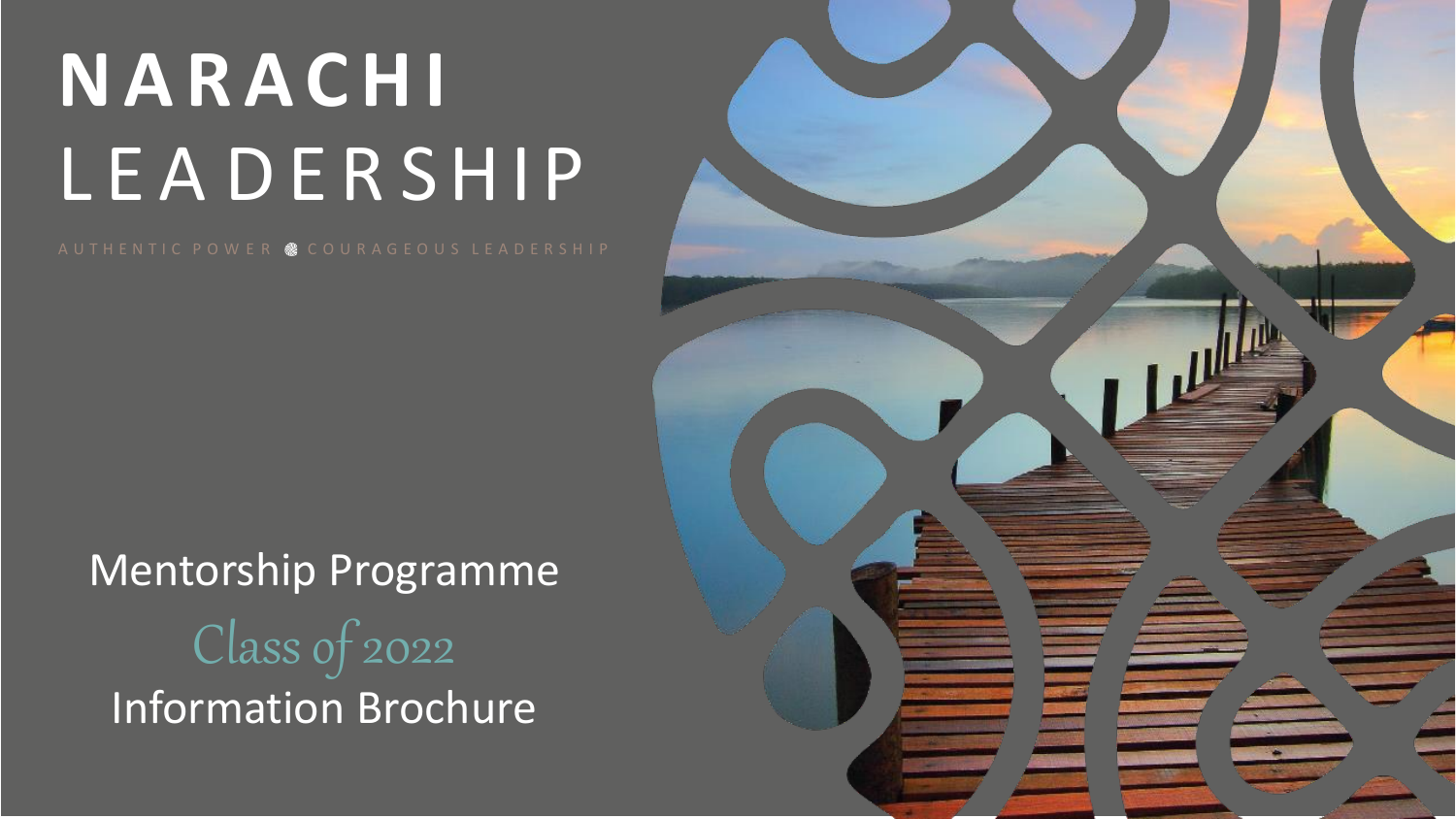### About the NMP 2022

- The Narachi Mentorship Program (**NMP**) is a **FREE** virtual, annual program which takes on mentees from all across Africa to be mentored by a broad network of high impact and successful leaders from across the continent and the world.
- This year, Narachi will be selecting **25 youths** from Africa between the ages of **19 and 25 years** old, to learn crucial tools for personal mastery, and to evolve as the emerging leaders of Africa. Narachi is looking for applicants who have a strong desire to become more influential in their communities, and have a strong vision and drive for their passions.
- The NMP consists of a **6 month programme** starting on **6 November 2021,** designed to provide forward thinking and creative young minds with world class leadership training and tools to set them on the right path early on in their careers as they emerge as the future leaders of Africa.
- The Programme modules will be spread across 3 main focus areas: *Leading Self, Leading Others and Leading Systems*, featuring relevant and exciting guest facilitators and panelists who are leaders in their respective fields.
- Modules will be held monthly for **3 hours on a Saturday morning**. There will also be a **60-minute One-on-One Coaching** with Rachel per Mentee. Successful candidates will graduate at the end of the Programme and form part of the community of Narachi Fellows.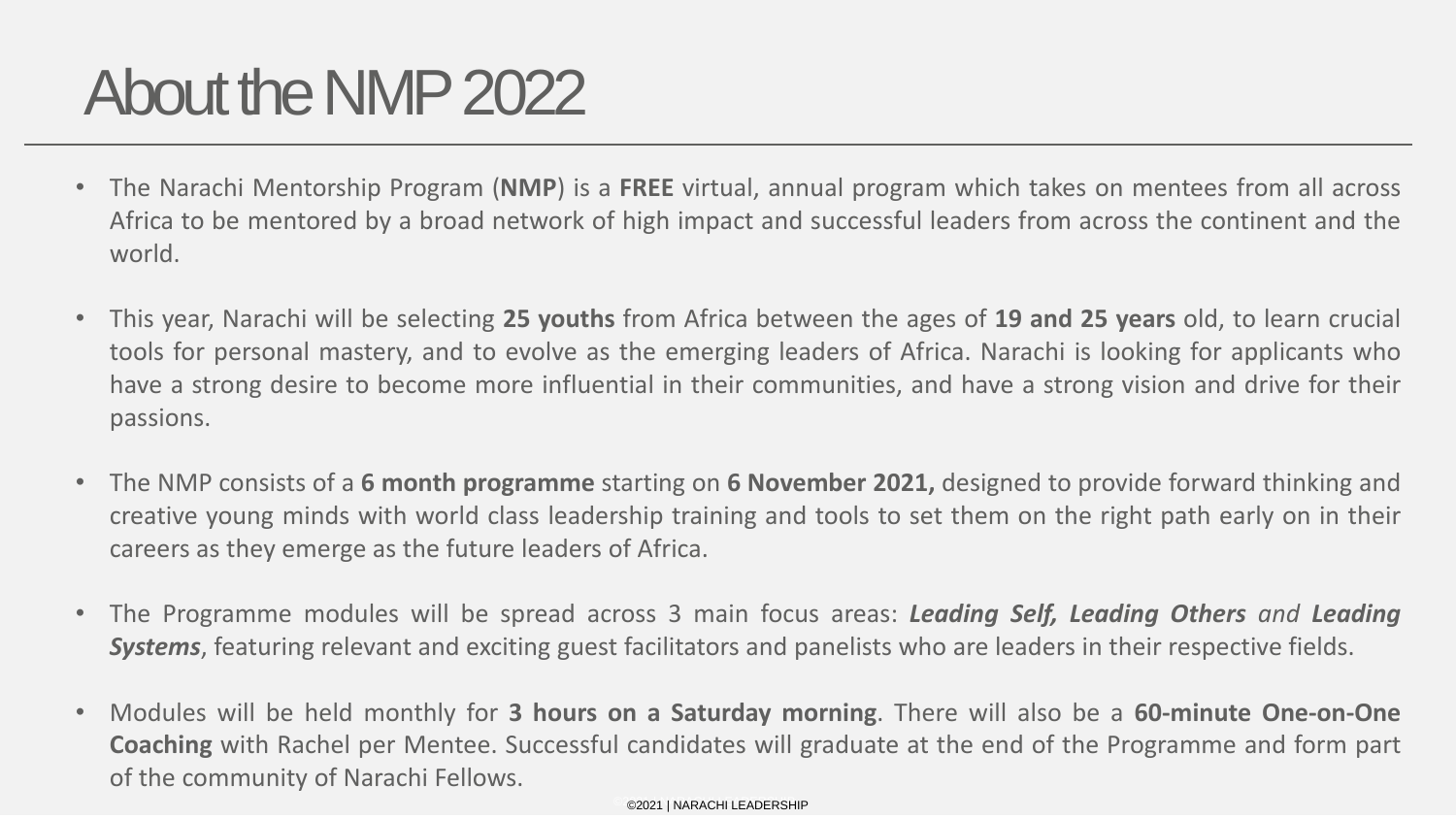### Programme Outline

#### Introduction & Induction session

Leading Self **Module 1:** Mastering your Self, your Choices and your Values **Module 2:** Personal Branding

#### Leading Others

**Module 3:** Mastering Conflict and understanding/ leveraging Diversity **Module 4:** Global Citizenship, Self-belief, Confidence and Identity

#### Leading Systems

**Module 5:** Mastering Influence (Negotiation, Intellectual Property and Financial Management) **Module 6:** Starting and building a business in Africa

### Graduation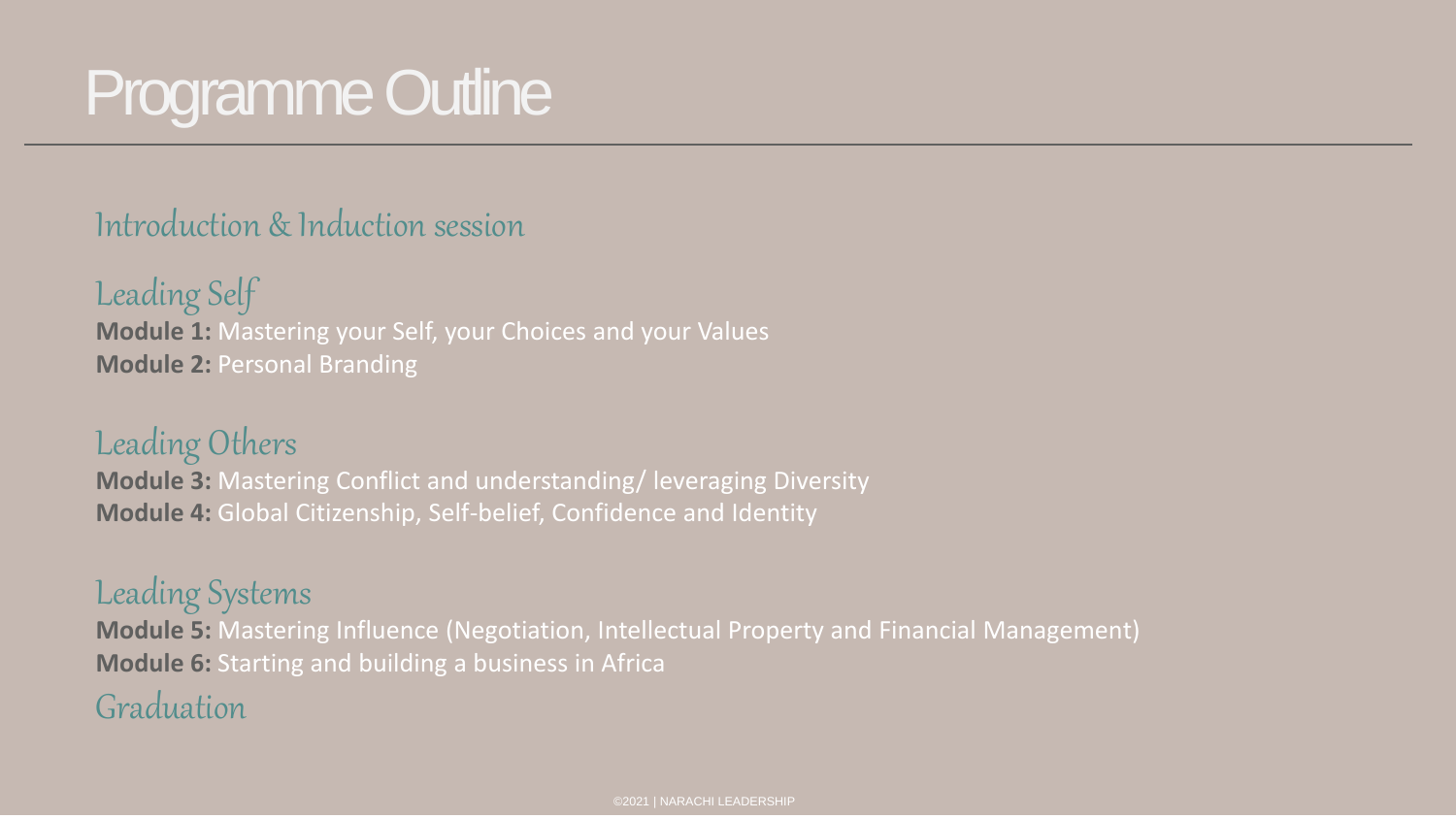## Who should Apply

Applicants must be:

- between the ages of 19 and 25 years
- from Africa
- conversant in English
- actively involved in their community/ immediate sphere of influence
- desirous to become more influential in their communities, and have a strong vision and drive for their passions
- able to show their growth/ progress in their academic records
- dedicated and committed to prioritizing their learning and growth, and that of their peers throughout the Programme, and to engage and interact with their peers
- able to commit themselves to the entire time demanded of the Programme.

*We encourage applicants from all disciplines including the arts, sciences, sports, writing, human resources,*  ©2021 | NARACHI LEADERSHIP *anthropology, leadership studies, social work etc.*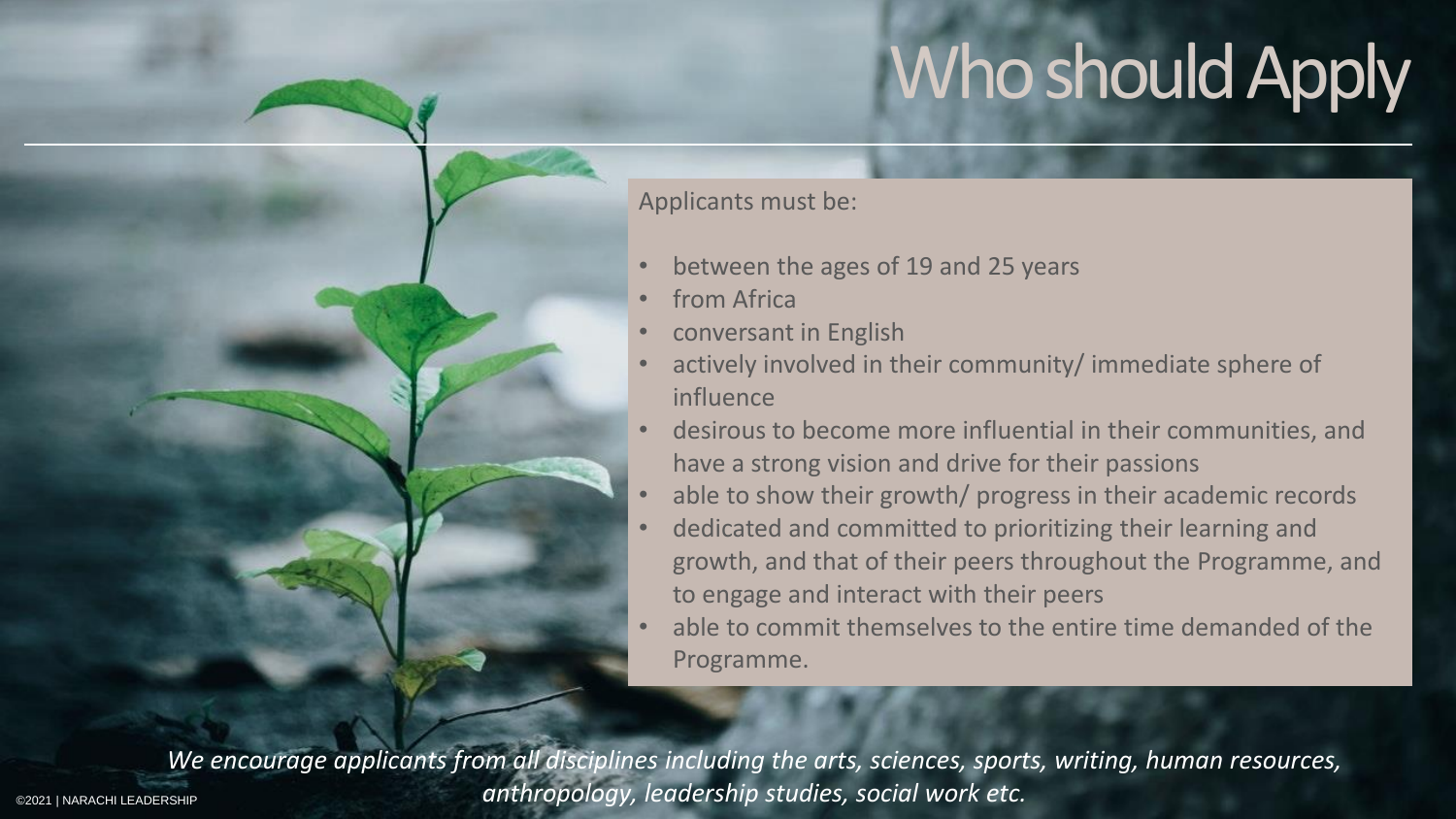# How to Apply

#### Go to [www.narachileadership.com](http://www.narachileadership.com/) to submit your application

You will need to submit the following documentation when applying:

- Copy of identity document (Passport/ ID)
- A headshot photo which can be used for a bio
- Most recent transcript/academic record of grades
- Recommendation Letter 1: A Professional Reference letter from someone with whom you worked in a professional capacity, explaining why they believe that you would be a great candidate for our Mentorship Program.
- Recommendation Letter 2: A Personal reference from someone who knows you well in your community explaining why they believe that you would be a great candidate for our Mentorship Program. *(Note: The Recommendation letters must be provided by different people. We will not accept 2 recommendation letters*

*given by one person).*

- A **200 word maximum** essay telling a story about why you should be considered for the Mentorship Program, which must:
	- display a desire for self-improvement
	- explain your weaknesses and strengths
	- explain where you find yourself in your life/ career, and what aspects of yourself you would like to improve on
	- explain how you will use the knowledge that you gain from the Mentorship Program to help your community, your country and/or the African continent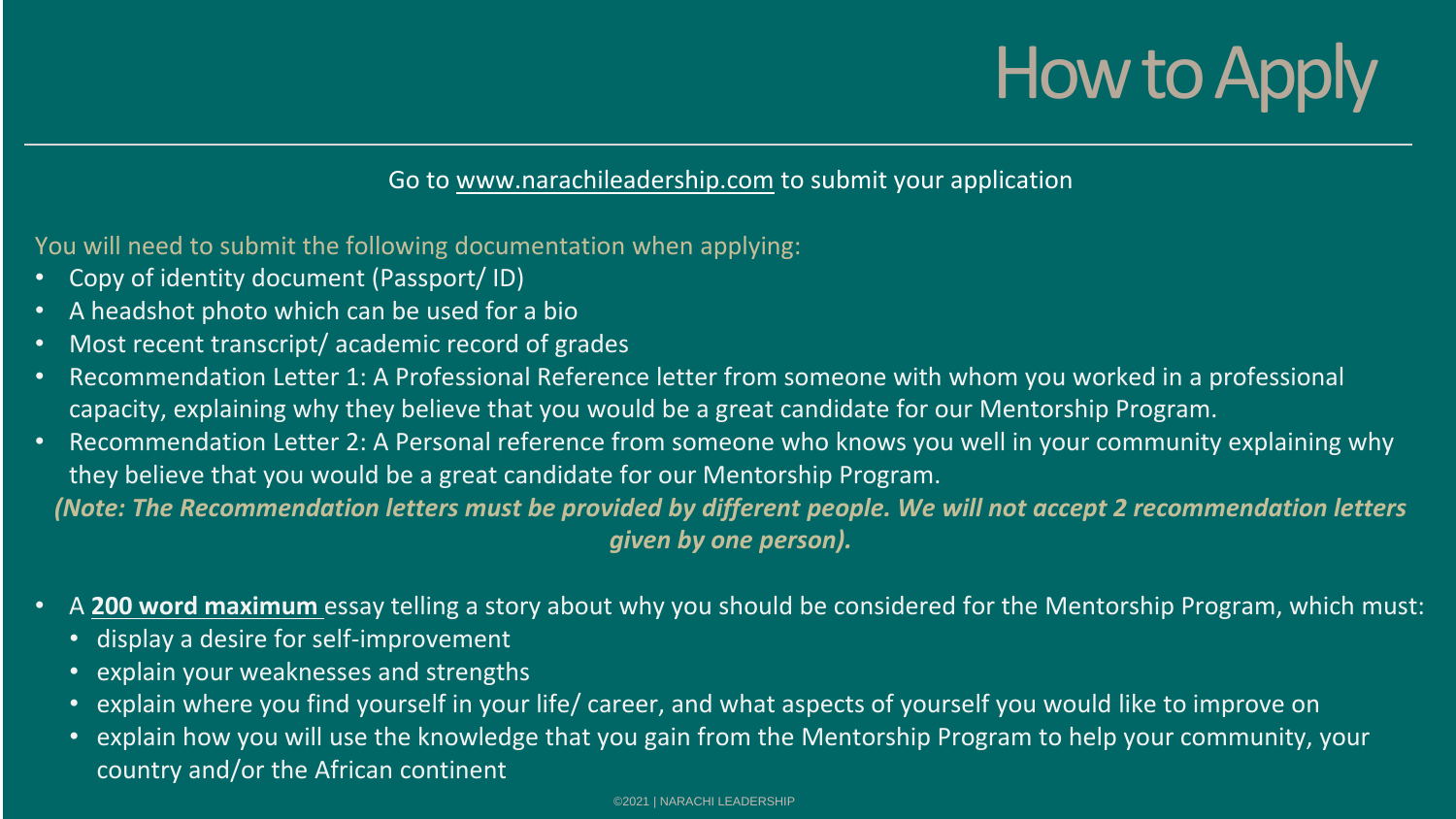## Deadline for Applications 13 October 2021

Shortlisted candidates will be contacted by 20 October 2021 and will be required to attend a 20 minute interview between 25 and 29 October 2021.

Successful candidates who are selected as the NMP Class of 2022 will be contacted directly by 3 November 2021 and will be required to start with the Programme on 13 November 2021 (*Introduction & Induction*).

©2021 | NARACHI LEADERSHIP